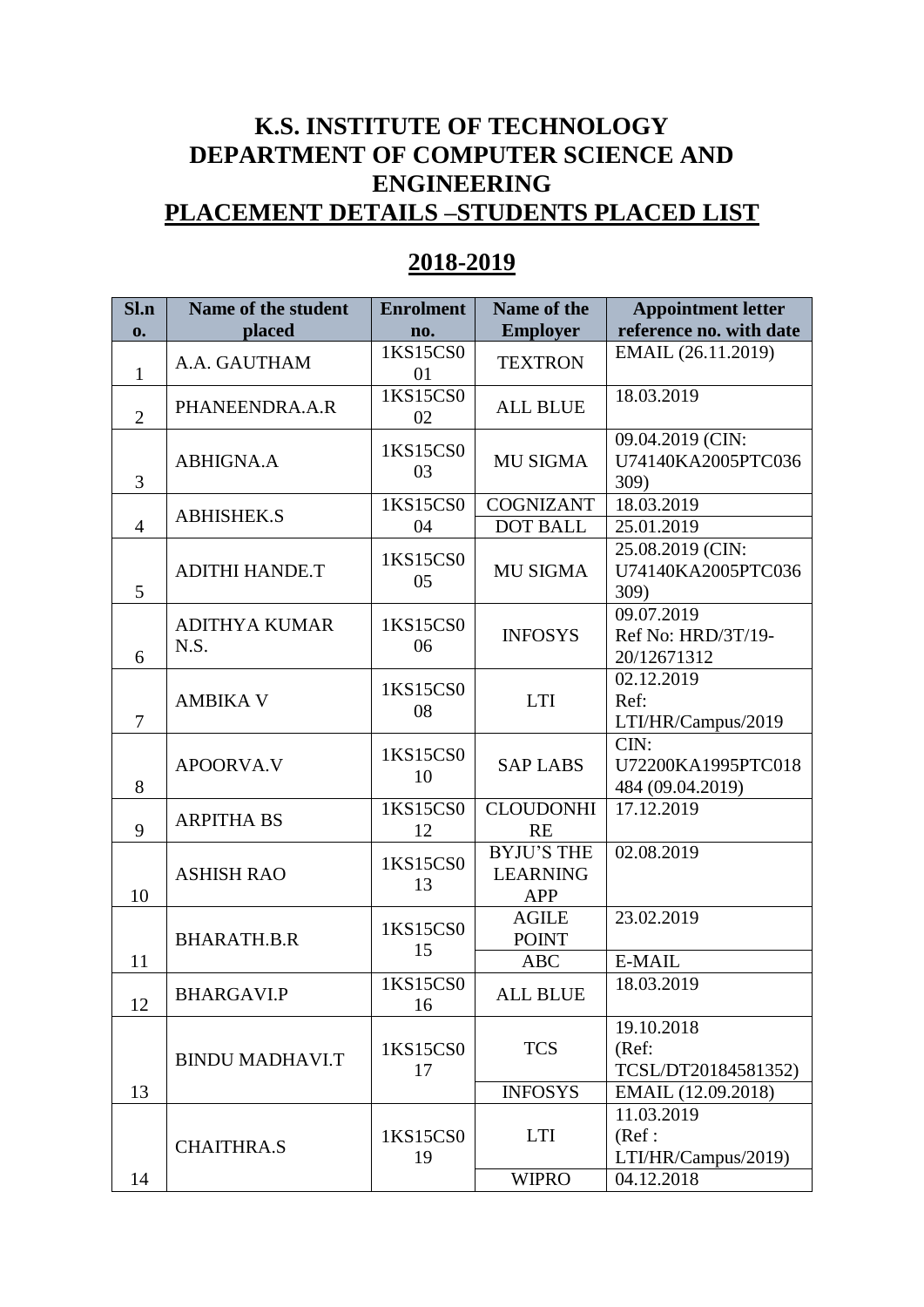|    |                             |                |                                                    | (Ref: 8270818)                                                        |
|----|-----------------------------|----------------|----------------------------------------------------|-----------------------------------------------------------------------|
| 15 | DARSHAN.S.K                 | 1KS15CS0<br>24 | <b>CENTURA</b><br><b>TECHNOLOG</b><br><b>IES</b>   | EMAIL: 11.10.2019                                                     |
| 16 | DEEPANKAR MISRI             | 1KS15CS0<br>26 | <b>ACCENTURE</b>                                   | REF ID: e1251986-<br>f5254fef-8712-<br>6052d90da48f-1<br>(15.11.2019) |
| 17 | DIVYA.B                     | 1KS15CS0<br>29 | PATH FRONT                                         | 18.03.2019<br>(Ref:<br>PFSDS/B001/891/18032<br>019)                   |
| 18 | <b>G.M.SINDHU</b>           | 1KS15CS0<br>32 | <b>MU SIGMA</b>                                    | 09.04.2019 (CIN:<br>U74140KA2005PTC036<br>309)                        |
| 19 | H.M.HARSHITHA               | 1KS15CS0<br>34 | <b>MIND TREE</b>                                   | 07.05.2019                                                            |
| 20 | <b>KARAN</b><br>KOUNDINYA.J | 1KS15CS0<br>39 | <b>UNISYS</b>                                      | 20.04.2019                                                            |
|    |                             | 1KS15CS0       | <b>ABC</b><br><b>TECHNOLOG</b><br>Y                | <b>EMAIL</b>                                                          |
| 21 | <b>KAVYA.S</b>              | 40             | <b>ADVENT</b><br><b>GLOBAL</b><br><b>SOLUTIONS</b> | 22.05.2019                                                            |
|    |                             |                | <b>INFOSYS</b>                                     | EMAIL (12.09.2018)                                                    |
| 22 | KEERTHI.G.NAIDU             | 1KS15CS0<br>41 | <b>CITY</b><br><b>SURVAILLA</b><br><b>NCE</b>      | EMAIL (23.02.2019)                                                    |
| 23 | KOPPRESH PUTPAK             | 1KS15CS0<br>42 | <b>AGILE</b><br><b>POINT</b>                       | 23.02.2019                                                            |
| 24 | <b>KRISHNA KUMAR.R</b>      | 1KS15CS0<br>43 | <b>AGILE</b><br><b>POINT</b>                       | 12.03.2019                                                            |
|    | <b>KRUTHIKA.S</b>           | 1KS15CS0       | <b>NTT</b><br><b>DATADATA</b>                      | 22.04.2019<br>(CIN:UT4899KA1989P<br>TC106577)                         |
| 25 |                             | 45             | <b>ATOS</b><br><b>SYNTEL</b>                       | 10.04.2019<br>(SYNTELLECT ID:<br>SBE1951633)                          |
| 26 | <b>KUSHAL.S.T</b>           | 1KS15CS0<br>46 | <b>TCS</b>                                         | 09.10.2018 (REF:<br>TCSL/DT20184586422/<br>Bangalore)                 |
|    | LAKSHMIKANTHA.B.            | 1KS15CS0       | <b>MPHASIS</b>                                     | 26.09.2018 (REF:<br>MPHTH2019-0336)                                   |
| 27 | S                           | 48             | <b>CONGNIZAN</b><br>T                              | 18.03.2019                                                            |
| 28 | LOKESH.S                    | 1KS15CS0<br>51 | <b>VTIGER</b>                                      | EMAIL (10.01.2019)                                                    |
| 29 | MADHU.M.PANDURA             | 1KS15CS0       | <b>INFOSYS</b>                                     | EMAIL (12.09.2018)                                                    |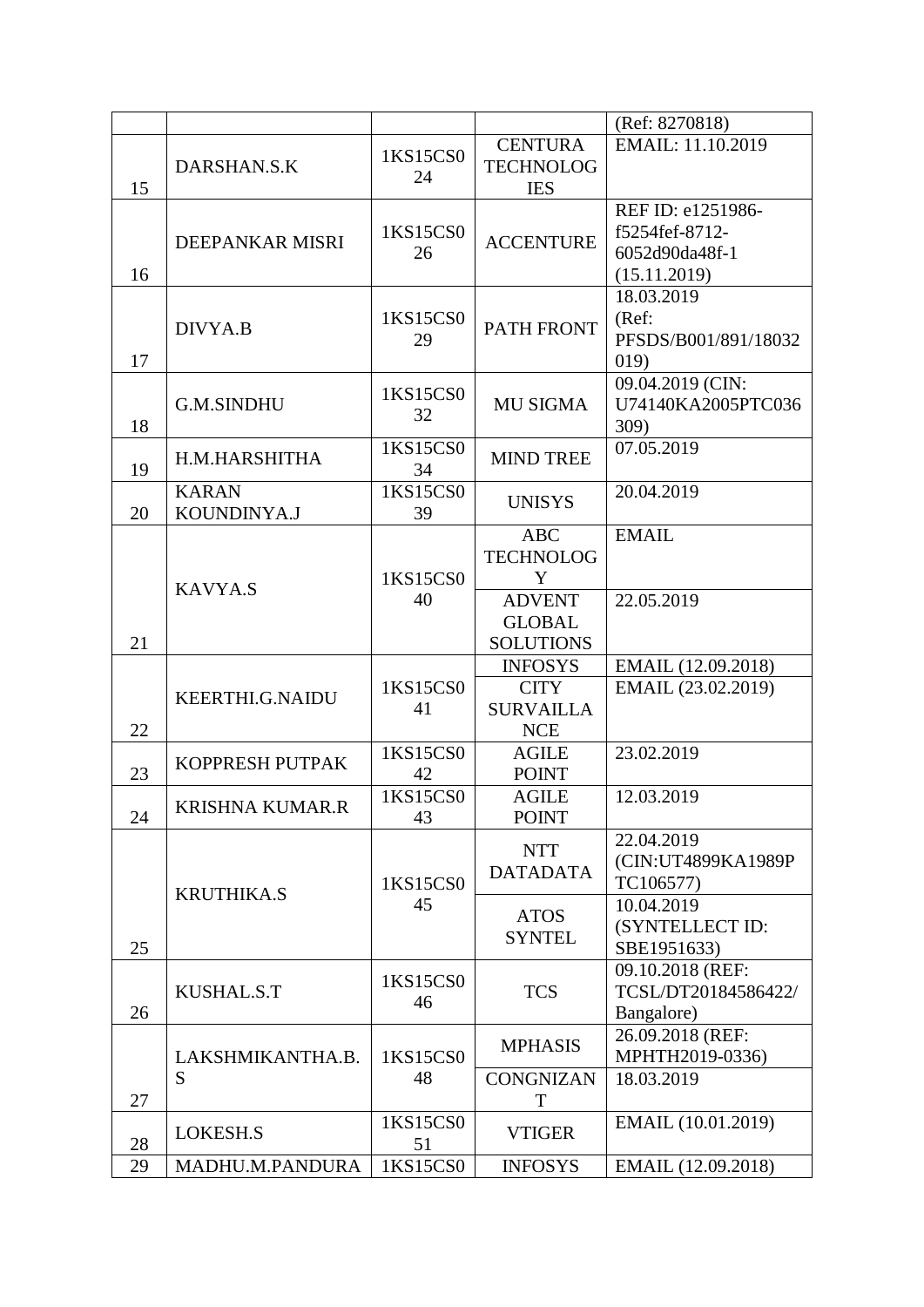|    | <b>NGI</b>            | 52                   |                              |                      |
|----|-----------------------|----------------------|------------------------------|----------------------|
|    | <b>MANOJ KUMAR.B</b>  | 1KS15CS0             | <b>LTI</b>                   | 12.11.2018 (REF:     |
| 30 |                       | 54                   |                              | LTI/HR/Campus/2019)  |
|    |                       | 1KS15CS0             |                              | 11.03.2019 (REF:     |
| 31 | <b>MANOJ.P</b>        | 55                   | <b>LTI</b>                   | LTI/HR/Campus/2019)  |
|    |                       | 1KS15CS0             |                              | 16.03.2019           |
| 32 | <b>MAYURA.K.R</b>     | 56                   | <b>COGNIZANT</b>             |                      |
|    |                       | 1KS15CS0             |                              | 11.03.2019 (REF:     |
|    | <b>MEDHAVI KUMAR</b>  |                      | <b>LTI</b>                   |                      |
| 33 |                       | 57                   |                              | LTI/HR/Campus/2019)  |
|    | R.NAMRATHA            | 1KS15CS0             | <b>LTI</b>                   | 11.03.2019 (REF:     |
| 34 |                       | 61                   |                              | LTI/HR/Campus/2019)  |
|    | <b>NARASIMHA</b>      | 1K <sub>S15CS0</sub> | <b>INFOSYS</b>               | EMAIL (26.10.2018)   |
| 35 | PRASANNA.H.N          | 62                   |                              |                      |
|    |                       |                      | <b>ATOS</b><br><b>SYNTEL</b> | 10.04.2019           |
|    |                       |                      |                              | (SYNTELLECT ID:      |
|    |                       |                      |                              | SBE1922404)          |
|    |                       |                      |                              | 18.03.2019 (REF:     |
|    | NAVYA.A               | 1KS15CS0             | <b>PATH FRONT</b>            | PFSDS/B001/887/18032 |
|    |                       | 63                   |                              |                      |
|    |                       |                      |                              | 019)                 |
| 36 |                       |                      | <b>NTT</b>                   | 27.11.2018           |
|    |                       |                      | <b>DATADATA</b>              | (CIN:U74899KA1989P   |
|    |                       |                      |                              | TC106577)            |
|    | <b>NIKHIL MEDURI</b>  | 1KS15CS0             | <b>INFOSYS</b>               | EMAIL (26.10.2018)   |
| 37 |                       | 65                   |                              |                      |
|    |                       |                      | <b>INFOSYS</b>               | EMAIL (26.10.2018)   |
|    |                       | 1KS15CS0             |                              | 09.10.2018 (REF:     |
| 38 | NIKIL.M               | 66                   | <b>TCS</b>                   | TCSL/DT20184586422/  |
|    |                       |                      |                              | Bangalore)           |
|    |                       | 1KS15CS0             |                              | EMAIL (26.10.2018)   |
| 39 | PRAJWAL.J             | 68                   | <b>INFOSYS</b>               |                      |
|    |                       |                      |                              |                      |
|    | <b>PRATEEK</b>        | <b>IKS15CS0</b>      | <b>INFOSYS</b>               | EMAIL (26.10.2018)   |
| 40 |                       | 70                   |                              |                      |
|    |                       | 1KS15CS0             |                              | 25.10.20198 (CIN:    |
|    | PRERANA.R             | 71                   | <b>MU SIGMA</b>              | U74140KA2005PTC036   |
| 41 |                       |                      |                              | 309)                 |
|    |                       |                      |                              | 18.03.2019 (REF:     |
|    | PRITAM RAJ            | 1KS15CS0             | <b>PATH FRONT</b>            | PFSDS/B001/889/18032 |
| 42 |                       | 72                   |                              | 019)                 |
|    |                       | 1KS15CS0             |                              | 11.03.2019 (REF:     |
| 43 | PRIYANKA.R            | 74                   | <b>LTI</b>                   |                      |
|    |                       |                      |                              | LTI/HR/Campus/2019)  |
|    | PRIYANKA S            | 1KS15CS0             | <b>JOULES TO</b>             | 12.08.2019           |
| 44 |                       | 75                   | <b>WATTS</b>                 |                      |
|    |                       | 1KS15CS0             | <b>ADVENT</b>                | EMAIL (19.03.2019)   |
|    | <b>RABIYA FARHEEN</b> | 76                   | <b>GLOBAL</b>                |                      |
| 45 |                       |                      | <b>SOLUTIONS</b>             |                      |
|    |                       |                      | <b>GLOBAL</b>                | REF#GL/7/90/2019     |
|    | <b>RAMYA R PAI</b>    | 1KS15CS0             | <b>LOGIC INDIA</b>           |                      |
| 46 |                       | 79                   | PVT. LTD.                    |                      |
| 47 | <b>S.N.SHREYAS</b>    | 1KS15CS0             | <b>V TIGER</b>               | 19.05.2019           |
|    |                       |                      |                              |                      |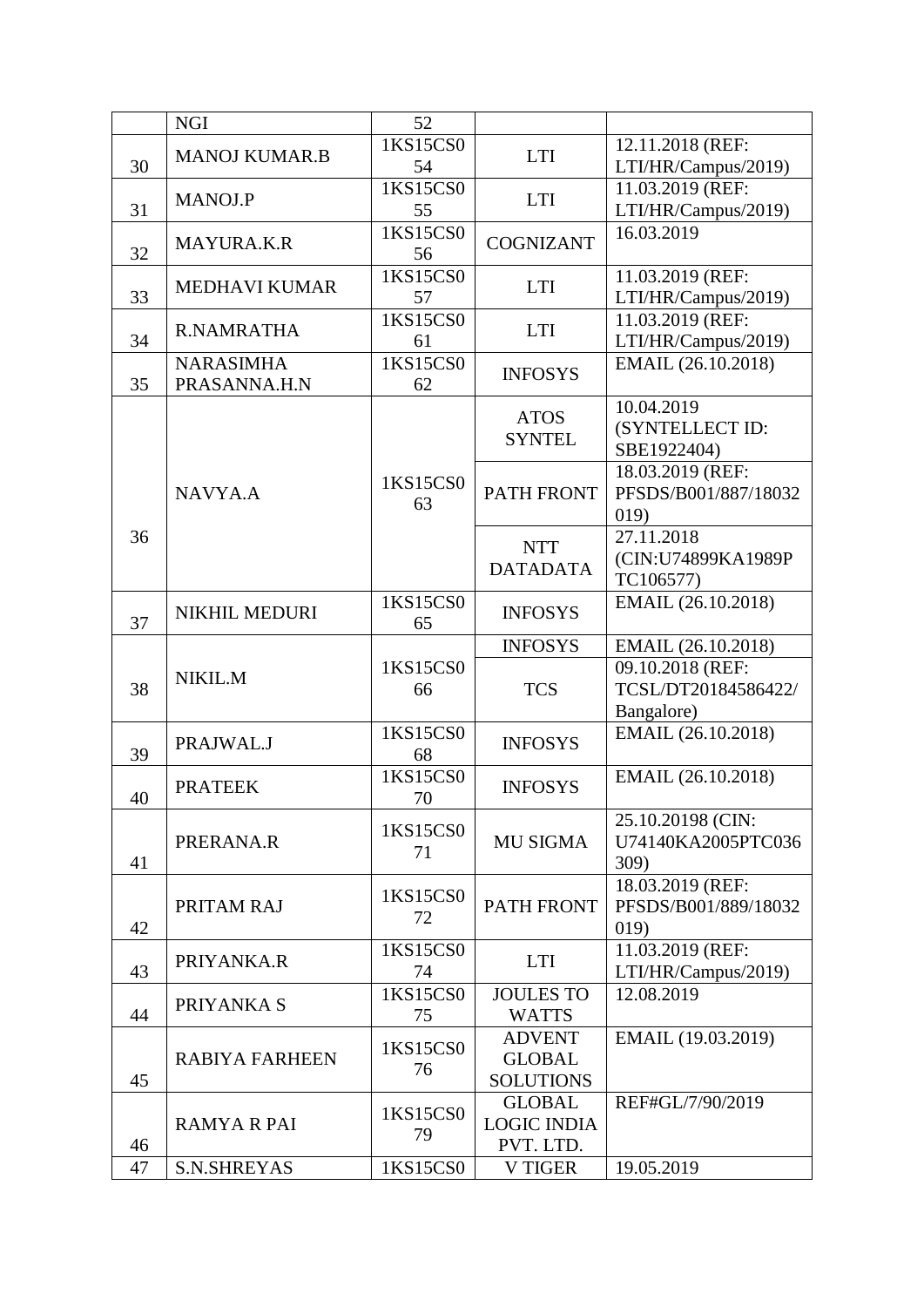|    |                                       | 82             |                                |                                                                            |
|----|---------------------------------------|----------------|--------------------------------|----------------------------------------------------------------------------|
| 48 | <b>SAI SHASHIKAA</b>                  | 1KS15CS0<br>84 | <b>ACCENTURE</b>               | REF ID: e546d536-f5a1-<br>42dc-bd3a-fb3a-<br>fb0392fd2cd-1<br>(15.11.2019) |
|    | SAMPRITHA.T.S                         | 1KS15CS0       | <b>ATOS</b><br><b>SYNTEL</b>   | 10.04.2019<br>(SYNTELLECT ID:<br>SBE1949844)                               |
| 49 |                                       | 85             | <b>PATH FRONT</b>              | 18.03.2019 (REF:<br>PFSDS/B001/893/18032<br>019)                           |
| 50 | <b>SANJAY SG</b>                      | 1KS16CS0<br>87 | BYJU's                         | DATE: 09.10.2019                                                           |
| 51 | SHASHWATH.G.M                         | 1KS15CS0<br>92 | <b>INFOSYS</b>                 | EMAIL (26.10.2018)                                                         |
| 52 | <b>SHIRISHAD</b>                      | 1KS15CS0<br>94 | <b>SIMPLI</b><br><b>LEARN</b>  | 17.02.2020                                                                 |
| 53 | <b>SHIV SHANKAR SAH</b>               | 1KS15CS0<br>95 | <b>NTT DATA</b><br><b>DATA</b> | 27.11.2018<br>(CIN:U74899KA1989P<br>TC106577)                              |
| 54 | SHRAVYA.M.S                           | 1KS15CS0<br>96 | <b>TCS</b>                     | 09.10.2018 (REF:<br>TCSL/DT20184504054/<br>Bangalore)                      |
| 55 | SHREYA.S.PAI                          | 1KS15CS0<br>97 | <b>COGNIZANT</b>               | 18.03.2019                                                                 |
| 56 | <b>SIDDARTH</b><br><b>MEHARWADE</b>   | 1KS15CS0<br>99 | <b>VTIGER</b>                  | 19.05.2019                                                                 |
| 57 | <b>SINDHU</b><br><b>BHAIRAVI.G.K</b>  | 1KS15CS1<br>00 | <b>PATH FRONT</b>              | 18.03.2019 (REF:<br>PFSDS/B001/883/18032<br>019)                           |
| 58 | <b>SUCHITHRA.G.S</b>                  | 1KS15CS1<br>06 | <b>INFOSYS</b>                 | EMAIL (26.10.2018)                                                         |
| 59 | <b>SUNIL KUMAR</b><br><b>SHARMA</b>   | 1KS15CS1<br>08 | PATH FRONT                     | 18.03.2019 (REF:<br>PFSDS/B001/882/18032<br>019)                           |
| 60 | <b>SURAJ KUMAR</b>                    | 1KS15CS1<br>09 | <b>INFOSYS</b>                 | EMAIL (26.10.2018)                                                         |
| 61 | <b>SUSHMAN</b>                        | 1KS15CS1<br>10 | <b>QUINNOX</b>                 | 28.06.2019                                                                 |
| 62 | <b>SWETHA ADIGA.G</b>                 | 1KS15CS1<br>11 | <b>TCS</b>                     | 09.10.2018 (REF:<br>TCSL/DT20184633044/<br>Bangalore)                      |
| 63 | <b>TEENU PRATHYUSH</b>                | 1KS15CS1<br>13 | <b>INFOSYS</b>                 | EMAIL (26.10.2018)                                                         |
| 64 | <b>THIMMESH M</b>                     | 1KS15CS1<br>14 | <b>EOX</b><br><b>VANTAGE</b>   | 13.11.2019                                                                 |
| 65 | <b>TUSHARA</b><br><b>VASUDEVACHAR</b> | 1KS15CS1<br>15 | <b>LTI</b>                     | 11.03.2019 (REF:<br>LTI/HR/Campus/2019)                                    |
| 66 | <b>VAISHNAVI.K.N</b>                  | 1KS15CS1       | <b>INFOSYS</b>                 | EMAIL (26.10.2018)                                                         |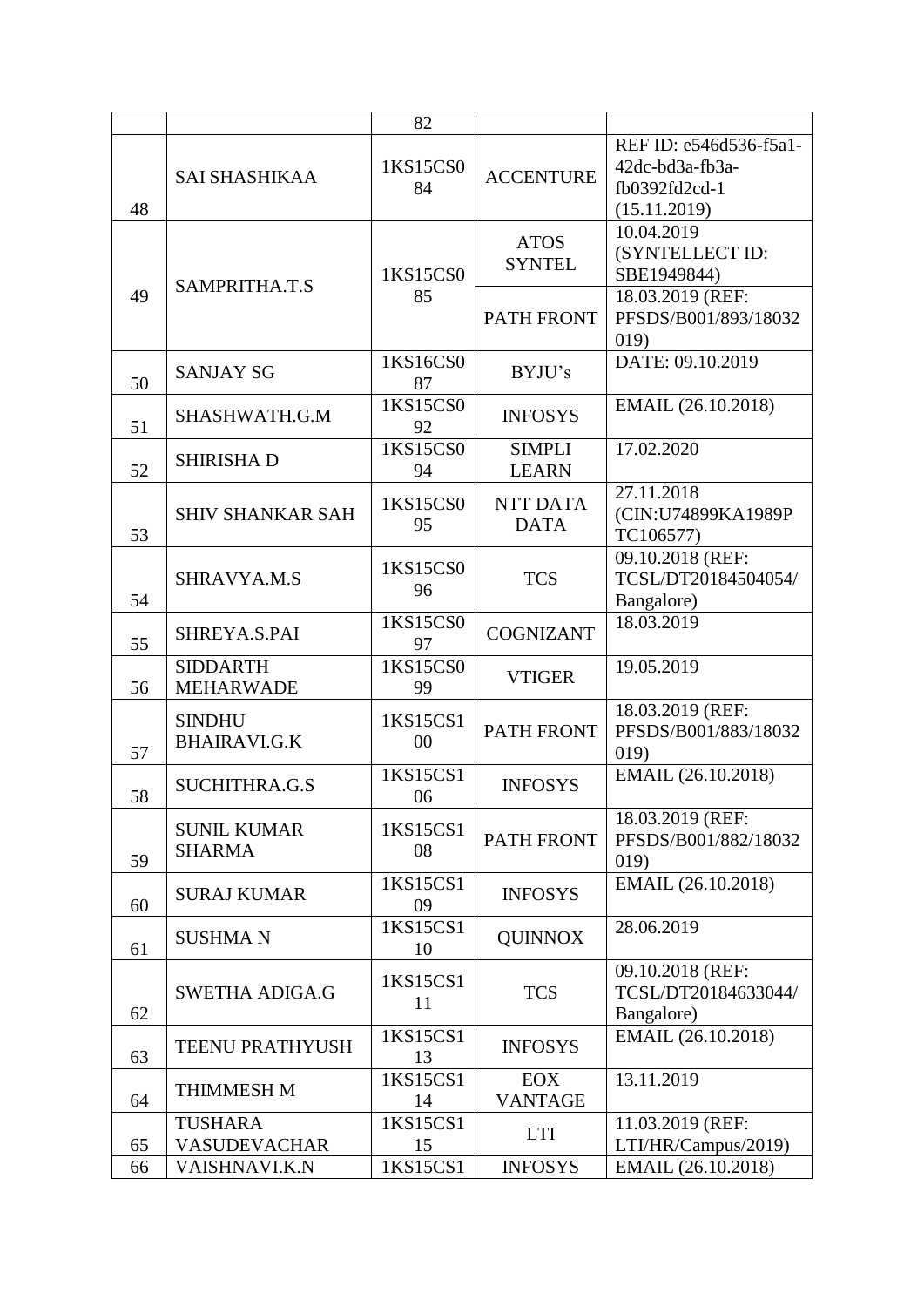|    |                      | 17                      |                                                                                                                                                                                                           |                                                                                                                                                                                                                                        |  |
|----|----------------------|-------------------------|-----------------------------------------------------------------------------------------------------------------------------------------------------------------------------------------------------------|----------------------------------------------------------------------------------------------------------------------------------------------------------------------------------------------------------------------------------------|--|
|    | <b>VAISHNAVI.K.R</b> | 1KS15CS1                | <b>INFOSYS</b><br>EMAIL (26.10.2018)<br>11.03.2019 (REF:<br><b>LTI</b><br>LTI/HR/Campus/2019)<br>EMAIL (02.11.2018)<br><b>V TIGER</b><br>18.03.2019 (REF:<br>019)<br>EMAIL (14/09/2019)<br><b>INFOSYS</b> |                                                                                                                                                                                                                                        |  |
|    |                      | 18                      |                                                                                                                                                                                                           |                                                                                                                                                                                                                                        |  |
| 67 |                      |                         |                                                                                                                                                                                                           |                                                                                                                                                                                                                                        |  |
|    |                      |                         |                                                                                                                                                                                                           |                                                                                                                                                                                                                                        |  |
|    | <b>VIKASH KUMAR</b>  | 1KS15CS1                |                                                                                                                                                                                                           |                                                                                                                                                                                                                                        |  |
|    | <b>SINGH</b>         | <b>PATH FRONT</b><br>20 | PFSDS/B001/884/18032                                                                                                                                                                                      |                                                                                                                                                                                                                                        |  |
| 68 |                      |                         |                                                                                                                                                                                                           |                                                                                                                                                                                                                                        |  |
|    | YASHAS HR            | 1KS15CS1                |                                                                                                                                                                                                           |                                                                                                                                                                                                                                        |  |
| 69 |                      | 21                      |                                                                                                                                                                                                           |                                                                                                                                                                                                                                        |  |
|    |                      |                         | <b>INFOSYS</b>                                                                                                                                                                                            | EMAIL (26.10.2018)                                                                                                                                                                                                                     |  |
|    | YASHASWINI.M         | 1KS15CS1                |                                                                                                                                                                                                           | 28.12.2019 (REF:<br>5be67c3e-54aa-413f-<br>afdd-8d353834a766f_1)<br>27.11.2018<br>(CIN:U74899KA1989P<br>TC106577)<br>11.03.2019 (REF:<br>LTI/HR/Campus/2019)<br>18.03.2019 (REF:<br>PFSDS/B001/885/18032<br>019)<br>EMAIL (23.02.2019) |  |
|    |                      | 22                      | <b>ACCENTURE</b>                                                                                                                                                                                          |                                                                                                                                                                                                                                        |  |
| 70 |                      |                         |                                                                                                                                                                                                           |                                                                                                                                                                                                                                        |  |
|    |                      | 1KS15CS1                |                                                                                                                                                                                                           |                                                                                                                                                                                                                                        |  |
|    | YASHWANTH.D.M        | 23                      |                                                                                                                                                                                                           |                                                                                                                                                                                                                                        |  |
| 71 |                      |                         |                                                                                                                                                                                                           |                                                                                                                                                                                                                                        |  |
|    |                      |                         |                                                                                                                                                                                                           |                                                                                                                                                                                                                                        |  |
|    |                      | 1KS15CS1                |                                                                                                                                                                                                           |                                                                                                                                                                                                                                        |  |
|    | <b>PUSHPA.R</b>      | 24                      |                                                                                                                                                                                                           |                                                                                                                                                                                                                                        |  |
|    |                      |                         | <b>PATH FRONT</b>                                                                                                                                                                                         |                                                                                                                                                                                                                                        |  |
| 72 |                      |                         |                                                                                                                                                                                                           |                                                                                                                                                                                                                                        |  |
|    | <b>SUSHMA.D.S</b>    | 1KS15CS1                | <b>CITY</b>                                                                                                                                                                                               |                                                                                                                                                                                                                                        |  |
|    |                      | 26                      | <b>SURVEILLA</b>                                                                                                                                                                                          |                                                                                                                                                                                                                                        |  |
| 73 |                      |                         | <b>NCE</b>                                                                                                                                                                                                | NTT DATA<br><b>DATA</b><br><b>LTI</b><br>23.11.2019<br><b>WATTS</b>                                                                                                                                                                    |  |
|    | POORNIMA S           | 1KS16CS4                | <b>JOULES TO</b>                                                                                                                                                                                          |                                                                                                                                                                                                                                        |  |
| 74 |                      | 07                      |                                                                                                                                                                                                           |                                                                                                                                                                                                                                        |  |